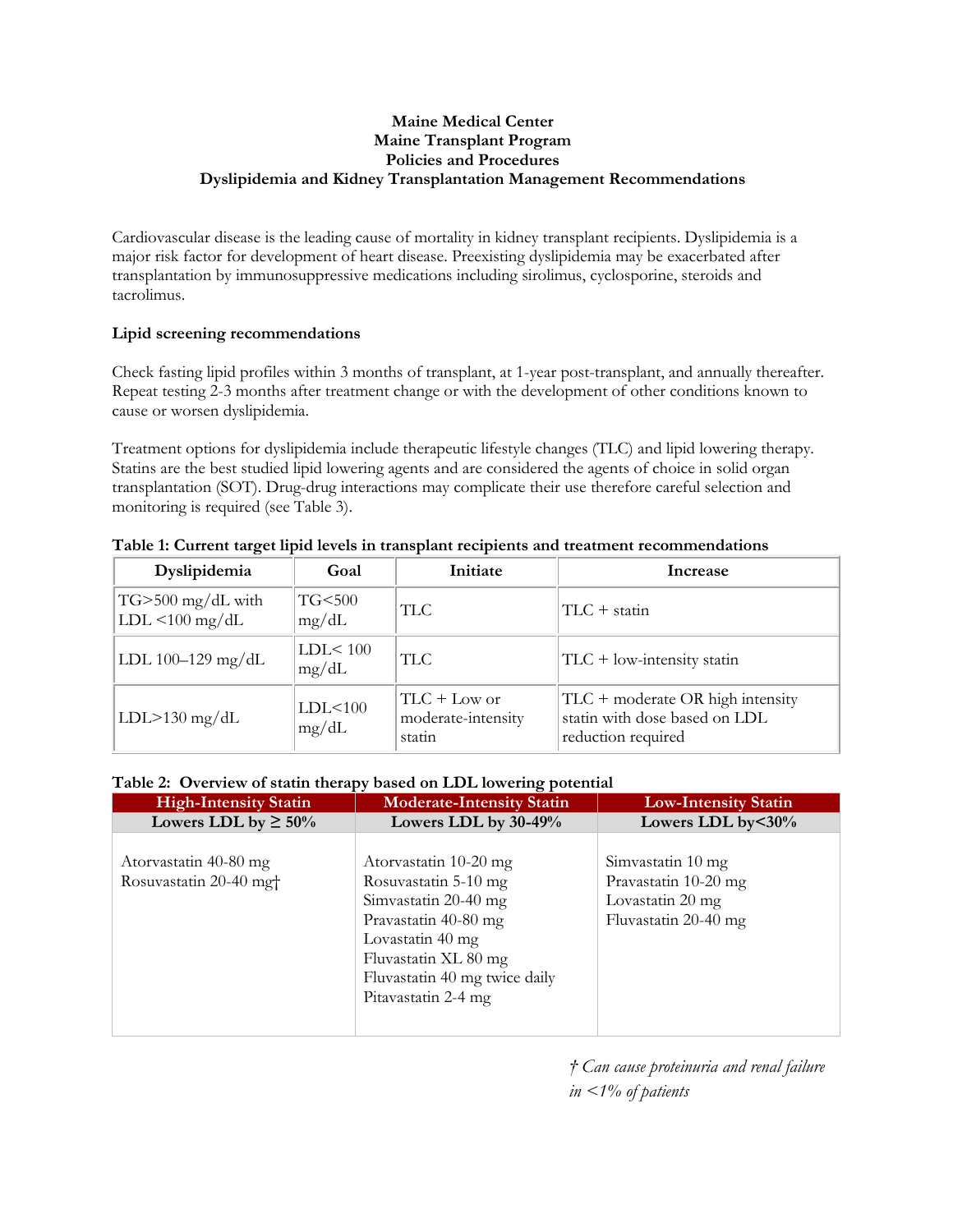Maine Medical Center Maine Transplant Program Policies and Procedures Dyslipidemia and Kidney Transplantation Management Recommendations Page 2 of 3

### **Drug Interactions**

Drug interactions between statins and various immunosuppressive medications may be associated with increased risk of serious adverse events. See Table 3 for summary of drug interactions between statins and immunosuppressant medications.

| Agent               | CsA                   | Tac         | <b>Siro</b>         | Ever                | <b>Steroids</b> | <b>MMF</b> | <b>AZA</b> |
|---------------------|-----------------------|-------------|---------------------|---------------------|-----------------|------------|------------|
| <b>Atorvastatin</b> | 10mg<br>max           | Compatible  | Compatible          | Compatible          | Compatible      | Compatible | Compatible |
| Simvastatin         | Avoid                 | $40$ mg max | $40 \text{ mg max}$ | $40 \text{ mg max}$ | Compatible      | Compatible | Compatible |
| Rosuvastatin        | $5 \text{ mg}$<br>max | Compatible  | Compatible          | Compatible          | Compatible      | Compatible | Compatible |
| Pravastatin         | 40mg<br>max           | Compatible  | Compatible          | Compatible          | Compatible      | Compatible | Compatible |
| Lovastatin          | Avoid                 | Monitor     | Monitor             | Monitor             | Compatible      | Compatible | Compatible |
| Fluvastatin         | 40mg<br>max           | Compatible  | Compatible          | Compatible          | Compatible      | Compatible | Compatible |
| Pitavastatin        | Avoid                 | Monitor     | Monitor             | Monitor             | Compatible      | Compatible | Compatible |

|  | Table 3: Drug interaction risk and max doses of select statins in kidney transplant recipients |  |  |  |  |  |  |
|--|------------------------------------------------------------------------------------------------|--|--|--|--|--|--|
|--|------------------------------------------------------------------------------------------------|--|--|--|--|--|--|

#### **Adverse Effects**

Adverse effects are uncommon though may include muscle weakness, pain and liver problems. These problems can be readily detected using screening blood tests and generally resolve without long-term adverse consequence if the medication is stopped.

#### **Note on adjunctive lipid lowering agents**

Ezetimibe has limited data but is reasonable adjunctive choice in SOT and lowers LDL by 15-20% with or without statin. Of note, drug interaction exists with cyclosporine but not with other immunosuppressant medications. Ezetimibe 5mg is max dose when used with cyclosporine, but a full dose of 10 mg can be used in patients on noncyclosporine based immunosuppression.

Omega-3 fatty acids have demonstrated variable efficacy in mitigating hypertriglyceridemia, however do appear relatively safe to use in without significant interactions with immunosuppressive medications.

Fibrates (i.e. gemfibrozil and fenofibrate), niacin and bile acid sequestrants ( i.e. cholestyramine and colesevelam) are generally discouraged in SOT and should be avoided in transplanted patients due to limited efficacy, significant drug interactions and high rate of adverse effects.

PCSK9 Inhibitors: alirocumab and evolocumab have not been studied in SOT